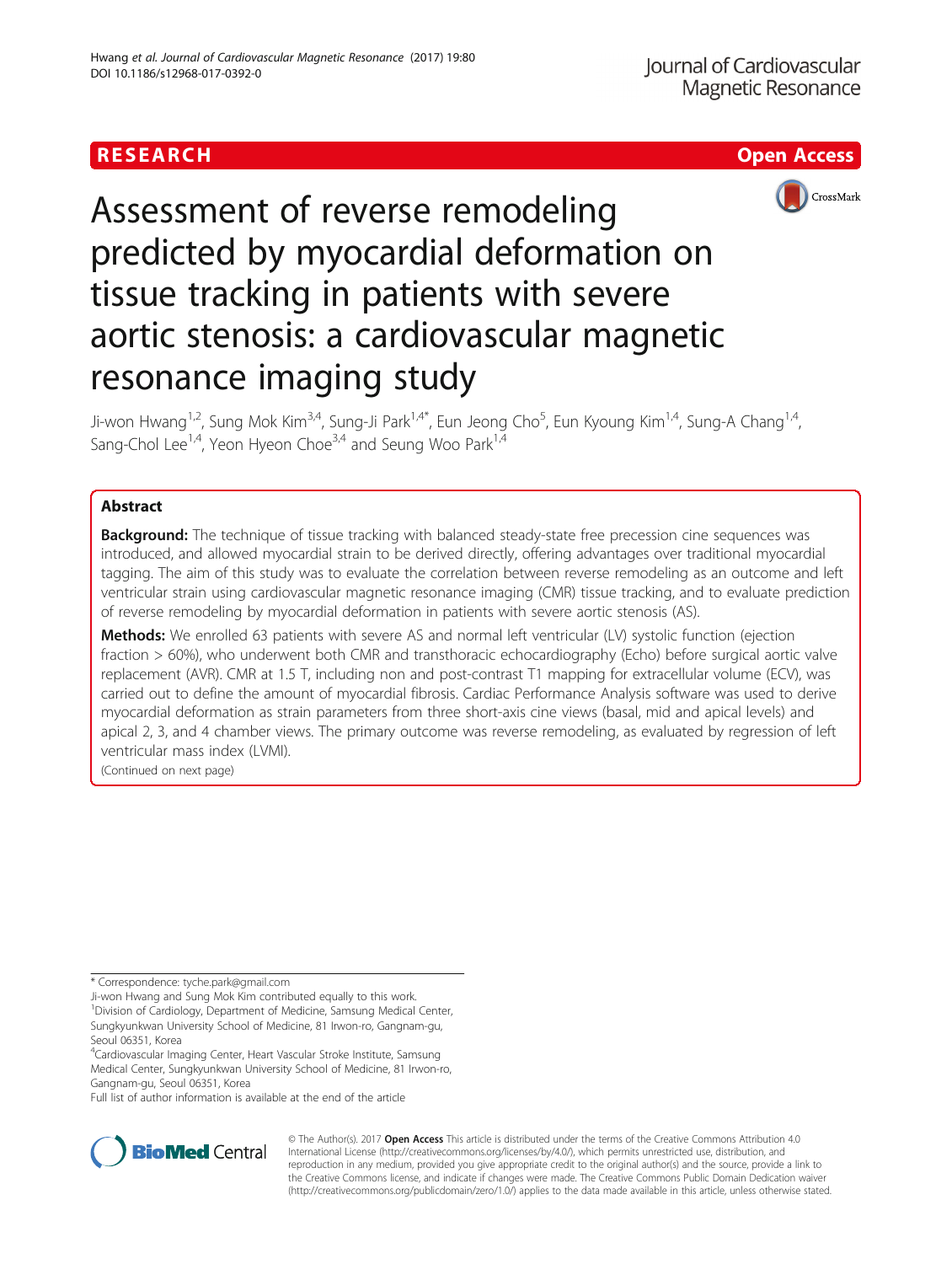## (Continued from previous page)

Results: Median follow-up was 28.8 months (interquartile range 11.3–38.3 months). As evaluated by LVMI between baseline and follow-up, mass regression was significantly improved after AVR (baseline 145.9  $\pm$  37.0 [g/m<sup>2</sup>] vs. follow-up 97.  $7 \pm 22.2$ [g/m<sup>2</sup>],  $p < 0.001$ ). Statistically significant Pearson's correlations with LVMI regression were observed for longitudinal global strain (r = -0.461,  $p < 0.001$ ), radial strain (r = 0.391,  $p = 0.002$ ), and circumferential strain (r = -0.334,  $p = 0.009$ ). A simple linear regression analysis showed that all strain parameters could predict the amount of LVMI regression ( $P < 0.05$ ), as well as non-contrast T1 value (beta =  $-0.314$ ,  $p < 0.001$ ) and ECV (beta =  $-2.546$ ,  $p = 0.038$ ). However, ECV had the lowest predictive power (multiple  $r^2$  = 0.071). Multiple regression analysis showed strain could independently predict the amount of LVMI regression and the longitudinal global strain (beta =  $-3.335$ ,  $p < 0.001$ ).

**Conclusion:** Longitudinal global strain measured by CMR tissue tracking as a technique was correlated with reverse remodeling as LVMI regression and was predictive of this outcome. As a simple and practical method, tissue tracking is promising to assess strain and predict reverse remodeling in severe AS, especially in patients with suboptimal Echo image quality.

Keywords: Aortic stenosis, Reverse remodeling, Myocardial fibrosis, Feature tracking, Strain, Myocardial strain,

## Background

Patients with severe aortic stenosis (AS) are known to develop myocardial fibrosis. In AS patients, left ventricular (LV) hypertrophy and interstitial myocardial fibrosis are known sequelae of chronic pressure overload [\[1](#page-9-0), [2\]](#page-9-0). Severe AS causes a pressure overloaded LV to compensate by altering its wall geometry in order to maintain wall stress [\[3](#page-9-0), [4\]](#page-9-0). This hypertrophic remodeling process is pathological, with myocyte degeneration and replacement myocardial fibrosis, leading to ventricular dysfunction. Aortic valve replacement (AVR) removes aorto-valvular impedance, resulting in geometric changes (mass regression, volume reduction, and improved function) known as 'reverse remodeling' [[5](#page-9-0)–[7\]](#page-9-0).

Alterations of myocardial texture resulting from AS such as myocardial fibrosis are hard to evaluate in clinical practice as there is no imaging tool to easily evaluate fibrotic changes. Non-contrast T1 values measured using cardiovascular magnetic resonance (CMR) have been correlated with diffuse myocardial fibrosis burden compared with histology in AS patients [\[8](#page-9-0)]. In addition, myocardial fibrosis was linked directly to AS prognosis [[9\]](#page-9-0), and can be measured with CMR imaging using late gadolinium enhancement (LGE) methods [\[10](#page-9-0)].

Myocardial strain analysis has shown to be superior to wall motion analysis to detect differences in myocardial deformation and to determine contraction timing. Myocardial deformation analysis as LV strain has been used for analysis of myocardial viability and myocardial fibrosis in various cardiac conditions [[11](#page-9-0)–[13](#page-9-0)]. Typically, AS causes LV pressure overload leading to LV hypertrophy, which is the basis for delayed and incomplete LV relaxation. These features of diastolic dysfunction can be quantified with CMR myocardial tagging, which has demonstrated abnormal strain and rotation values in prior studies [\[14](#page-9-0)–[16\]](#page-9-0).

CMR myocardial tissue tracking on balanced steadystate free precession (bSSFP) cine-imaging has been developed in order to satisfy the needs for fast and quantitative assessment of myocardial segmental and global strain analysis [[17, 18\]](#page-9-0). CMR tissue tracking is the recently developed CMR-equivalent of speckle-tracking echocardiography [[17](#page-9-0)]. CMR tissue tracking has been validated against myocardial tagging [[19](#page-9-0)–[21\]](#page-9-0). Importantly, CMR tissue tracking can be undertaken using bSSFP imaging, which is part of a routine CMR scan, and no additional sequences are required [[22\]](#page-9-0).

There are few data on the potential of CMR tissue tracking to define myocardial fibrosis and reverse remodeling in patients with severe AS. We hypothesized that the greater myocardial fibrosis is developed, the lower the degree of reverse LV remodeling. We evaluated the comparison of myocardial fibrosis using non-contrast T1 value and LV strain obtained by CMR tissue tracking. The final aims of this study were to evaluate the correlation between reverse remodeling and LV strain with a CMR tissue tracking technique and to predict reverse remodeling by myocardial deformation in patients with severe AS.

## **Methods**

#### Study population and clinical outcome

The study population comprised 63 patients with severe AS and normal LV systolic function (ejection fraction > 60%) treated with surgical AVR. Patients were screened for inclusion in this study if they had been diagnosed with severe AS and were scheduled to undergo elective AVR between January 2012 and June 2015. Severe AS was defined as aortic valve area (AVA) less than  $1 \text{ cm}^2$ based on recommendations of the American Society of Echocardiography [\[23\]](#page-9-0). A total of 63 severe AS patients who underwent both transthoracic echocardiography (Echo) and CMR were enrolled. Patients with a glomerular filtration rate < 30 mL/min and highly impaired health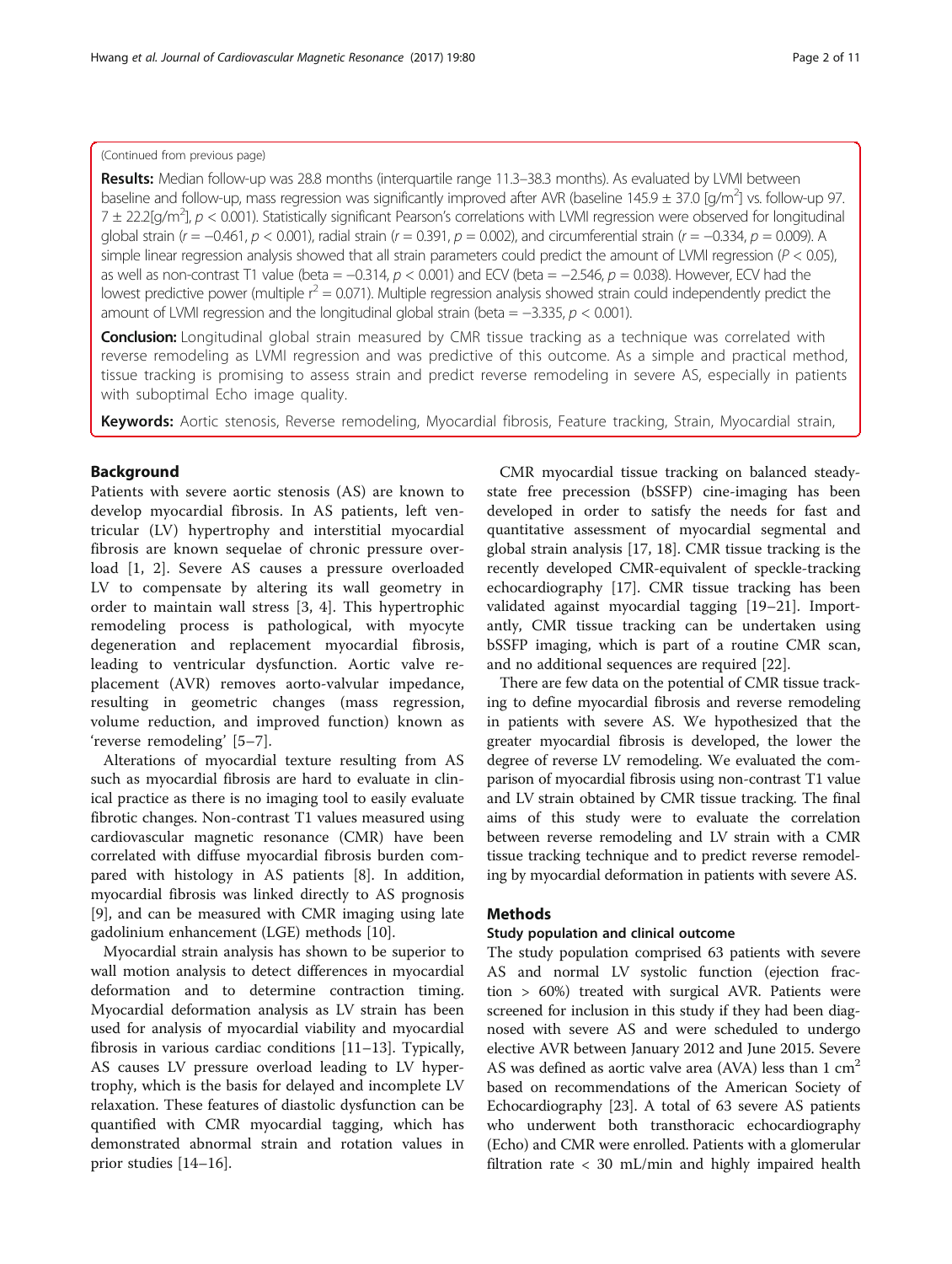status that made CMR examination impossible (severe chronic pulmonary disease, cardiac decompensation) were excluded, as were patients who met the classical contraindication for CMR (e.g., pacemaker, defibrillator, or claustrophobia).

A large number of self-reported healthy individuals undergo medical evaluation including CMR in our Health Promotion Center. From this large registry, we retrospectively selected the ten healthy individuals to serve as a control group for matching age and sex with case group. Informed consent was waived.

Echo and CMR were performed following a common standard protocol at baseline (within a week before surgery), and Echo was also performed at annual follow-up visits. Median follow-up was 28.8 months (interquartile range 11.3–38.4 months).

The end point was LV mass regression defined as the difference in LV mass index (LVMI) on preoperative Echo and the last available examination [\[24](#page-9-0), [25](#page-9-0)]. The Institutional Review Board of Samsung Medical Center approved this study and all subjects gave written informed consent before the investigation.

## Cardiovascular imaging – Echo and CMR Transthoracic echocardiography (Echo)

Conventional two-dimensional Echo was performed using commercially available equipment. LV dimension and other Echo parameters were obtained according to the guidelines of the American Society of Echocardiography [\[26\]](#page-9-0). LV end-diastolic and end-systolic volumes were measured from apical two- and four-chamber views, and LV ejection fraction (EF) was calculated using Simpson's rule [\[26](#page-9-0)]. LV mass was calculated using the formula proposed by Devereux et al. [[27](#page-9-0)] and corrected by body surface area to derive LVMI. AVA was calculated by the continuity equation, and the maximum pressure gradient across the restrictive orifice was estimated by the modified Bernoulli equation. Mean pressure gradient was calculated by averaging instantaneous gradients over the ejection period on the continuouswave Doppler recordings [[23\]](#page-9-0). All study populations as well as all Echo data were re-analyzed in a blinded fashion by two experienced sonographers (RDCS), with more than 10 years' experience or >1000 cases, and who re-evaluated LVMI by Echo in all studies.

## CMR protocol – Imaging acquisition

All patients underwent CMR at 1.5-T (Magnetom Avanto, Syngo MR B17 version; Siemens Medical Solutions, Erlangen, Germany) with a 32-channel phased-array receiver coil. CMR scans consisted of localizing images (axial, coronal, and sagittal), cine scans, pre T1 mapping, perfusion scans (both stress/rest scans, with an intravenous infusion of 0.1 mmol/kg gadobutrol at an injection rate of 3 mL/s, followed by a 30 mL saline flush), LGE scans, and postcontrast T1 mapping. All examinations were carried out by experienced technicians and supervised by an experienced radiologist.

After localization, cine images of the LV were acquired using a bSSFP sequence on 4-, 3-, and 2-chamber and short axis (SA) views to obtain contiguous slices that included the entire LV with a 6-mm slice thickness and 4 mm intersection gaps. At each level, cine images were composed of 30 phases per cardiac cycle. Cine images were obtained with the generalized autocalibrating partially parallel acquisitions (GRAPPA; Siemens Medical Solutions) reconstruction algorithm during multiple breathholds. Cine images were acquired using retrospective electrocardiogram-gating with the following parameters: repetition time/echo time, 3.31 msec/1.31 msec; flip angle, 72°; field of view, 240  $\times$  300 mm<sup>2</sup>; matrix, 256  $\times$  150, GRAPPA acceleration factor, 2.

T1 mapping images that were acquired in short-axis. A short-axis section at the base level was acquired using modified Look-Locker inversion-recovery (MOLLI). Precontrast MOLLI was composed of 5 images in the first Look-Locker segment and 3 images in the second segment ("5–3" protocol). Finally, 8 images acquired during 11 heartbeats were obtained, and in-line motion correction and map generation were performed. Post-contrast MOLLI was composed of 4 images in the first Look-Locker segment, 3 images in the second segment, and 2 images in the third segment ("4–3-2" protocol). Finally, 9 images acquired during 11 heartbeats were obtained, and in-line motion correction and map generation were performed. The following readout parameters were used: section thickness, 8 mm; flip angle, 35; field of view (FOV),  $360 \times 307$ ; effective TI (TIeff), 120 msec; TIeff. Increment, 80 msec; voxel size, 1.87 × 1.88 × 8 mm; TR/TE, 2.4/ 1.01 ms; partial Fourier, 7/8; and parallel imaging factor, 2. Post-contrast images were produced at the same positions within 15 min after the contrast injection.

## Cardiovascular magnetic resonance myocardial tissue tracking analysis

CMR tissue tracking analyses were performed using commercially available software (cvi42 version 5, Circle Cardiovascular Imaging Inc., Calgary, Alberta, Canada). Two-, three-, and four-chamber and short axis images were uploaded into the software, which reconstructs a 3D model that is used for analyses of 2D- and 3D radial, circumferential and longitudinal LV strain. The preferred images were loaded into the analysis/viewer frame of the software and analyzed in a random order by two investigators (SMK with 10 years and JWH with 3 years of CMR) who were independently blinded to the clinical findings. Tissue tracking analysis was manually performed by drawing the endo- and epicardial surface in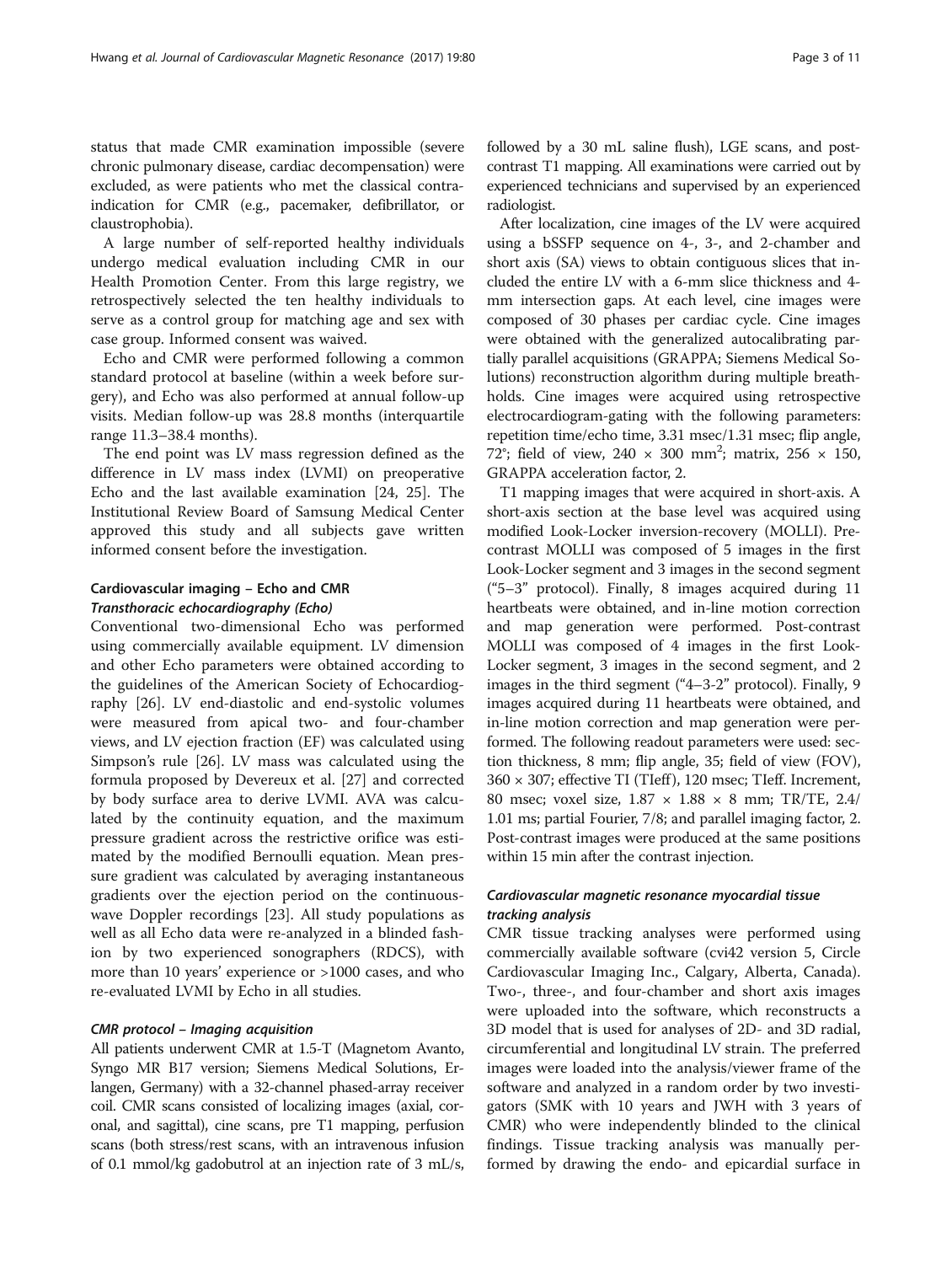the end-diastolic phase (reference phase) using short axis stacked slices. A short axis reference point was manually delineated at the right ventricle (RV) upper and lower septal insertion of the LV for regional and global analysis of strain and the generation of polar map views. Next the software automatically drew up the contour and traced its myocardium voxel points throughout the remainder of the cardiac cycle. The algorithm determined and depicted the left borders of the LV myocardium in the following phases during a cardiac cycle based on the endo- and epicardial contours of reference phase. Analyses of strain were performed automatically in all slices by the software in 2D as well as 3D. We used the 17-segment model for assessments of regional and global myocardial mechanics [[28\]](#page-10-0).

Horizontal long-axis cines were tracked to derive longitudinal global strain, while short-axis cines were used to derive radial and circumferential strain. Only one measure of strain was calculated in the radial direction, as this direction (myocardial thickening and thinning) is perpendicular to the endocardial and epicardial borders, so both contours are required to derive transmural radial strain.

Contours for tissue tracking were determined by one investigator, and tissue tracking analysis was repeated in all subjects by another independent investigator, a radiology specialist.

#### Statistical analyses

Continuous variables were compared using the Student's t-test or Wilcoxon rank-sum test where applicable and are presented as mean ± standard deviations or medians with interquartile ranges (IQR). Categorical data were tested using Fisher's exact test or the Chi-square test as appropriate. Correlations between primary outcome and strain parameters measured by CMR tissue tracking were assessed using Pearson's method. For assessing fibrosis correlations, we also analyzed its correlation with strain parameters and non-contrast T1 value or extracellular volume (ECV).

To make a prediction on the change in LVMI regression based on any given strain value obtained with CMR tissue tracking, linear regression analysis was used. Only two cases as outliers were eliminated by Tukey's robust outlier detection method. We also analyzed the additive value of strain parameters by CMR tissue tracking on non-contrast T1 and ECV for predicting reverse remodeling. All strain parameters (7 variables) were calculated with a stepwise multiple linear regression, and several multiple linear regression models were performed with strain parameters or baseline parameters on the following matrix of variables adjusted for age, gender, E velocity, e` velocity, max velocity of aortic valve (AV) and EF by Simpson's method.

We calculated the inter and intra-observer interclass correlation coefficient (ICC) for LVMI by Echo. We also performed correlations between LVMI values acquired from Echo and CMR images at baseline by ICC and Bland-Altman plot.

All analyses were conducted using R software for Windows (version 3.3.2).  $P$ -values <0.05 were considered statistically significant.

## Results

#### Baseline clinical and imaging parameters

A total of 63 patients (29 males) with severe AS who underwent surgery for AVR were included in the study. The mean age of all patients was  $67.0 \pm 8.5$  years. The baseline characteristics of the study population are reported in Table [1.](#page-4-0) Mean LV EF of the study population was normal (60.8  $\pm$  7.3%), and the median and interquartile range for LVMI was  $137.8(117.4 - 166.5 [g/m<sup>2</sup>])$ . Additional Echo parameters and AV flow measurements are listed in Table [1.](#page-4-0)

The LVMI measured by Echo inter-observer ICC was 0.85 (95% confidence interval: 0.79–0.89,  $p < 0.001$ ) and the intra-observer ICC was 0.86 (95% confidence interval: 0.81–0.90,  $p < 0.001$ ). In addition, there was a positive correlation between LVMI values of the baseline Echo and CMR images ( $r = 0.73$ ,  $p < 0.001$ ), and ICC was 0.723 (95% confidence interval: 0.580–0.823, p < 0.001). We also presented the Bland-Altman plot with LVMI values of the baseline Echo and CMR (Additional file [1](#page-8-0): Figure S1). The median time duration from AVR to follow-up Echo was 833 days (interquartile range 372–1183 days) (Additional file [1:](#page-8-0) Figure S2).

## Correlation of non-contrast T1 value, extracellular volume, and strain parameters by CMR tissue tracking

We selected 10 healthy individuals of similar age and gender to compare with the 10 patients (the study population with severe AS) on non-contrast T1 value and ECV. The fibrosis quantification as measured by CMR was significantly different between patients with severe AS and healthy controls in terms of non-contrast T1 value and ECV (non-contrast T1 value  $[1024.4 \pm 36.7 \text{ vs.}$ ) 968.3 ± 52.0, p = 0.013] and ECV [28.0± 2.6 vs. 23.5  $\pm$  1.3,  $p \le 0.001$ ). The T1 value of healthy individuals was consistent with previous studies, as 1029.4  $\pm$  56.8 by Nacif et al. [\[29](#page-10-0)], and 1025  $\pm$  41 by Roujol et al. [[30\]](#page-10-0).

There was a negative correlation between the amount of myocardial fibrosis determined by non-contrast T1 value and longitudinal global strain  $(r = 0.445,$  $p < 0.001$ ) and 3D longitudinal global strain ( $r = 0.389$ ,  $p = 0.002$ ) by CMR tissue tracking (Fig. [1a](#page-4-0)). There was a significant negative correlation between non-contrast T1 value and radial strain ( $r = -0.384$ ,  $p = 0.002$ ) and 3D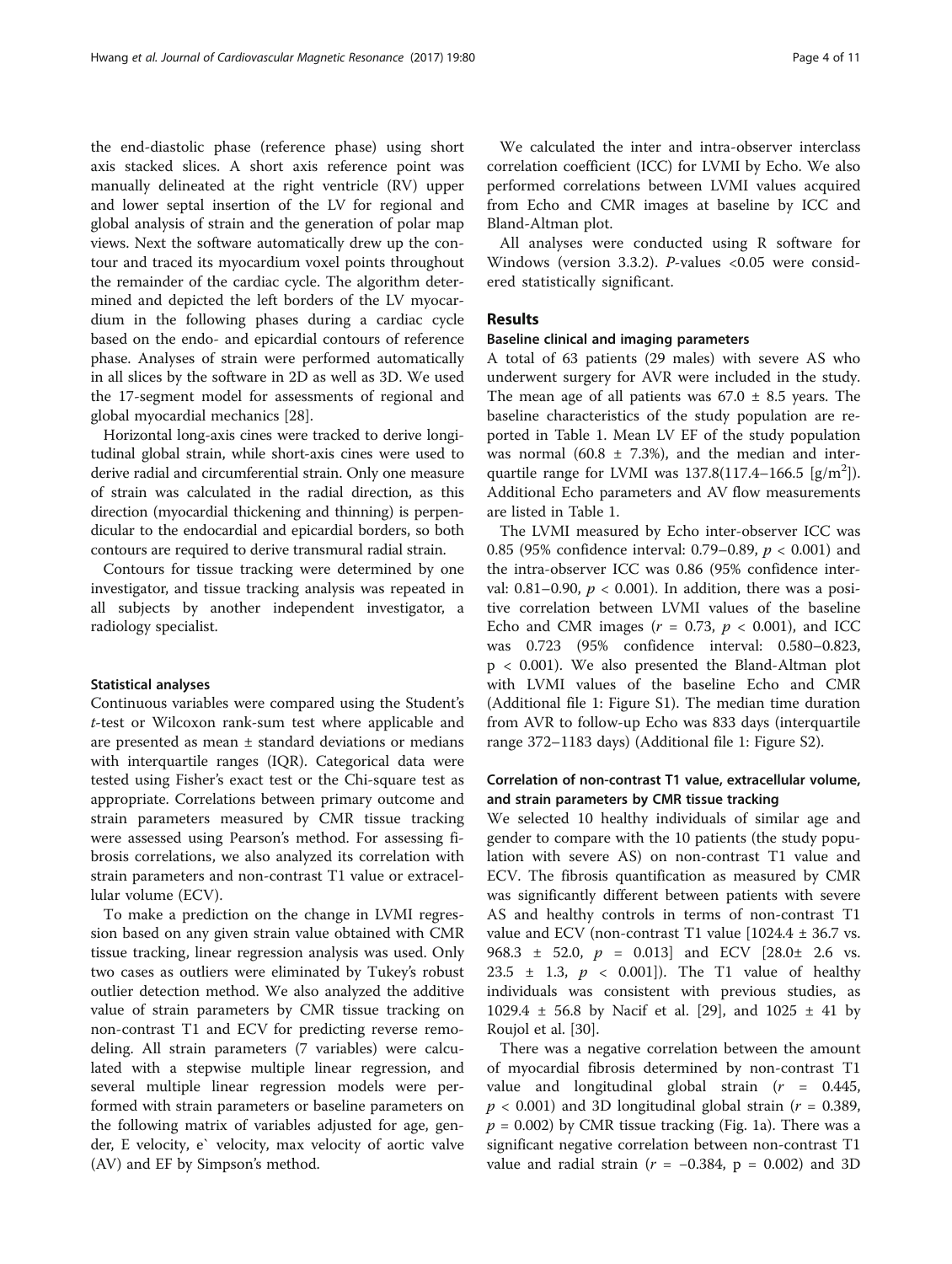<span id="page-4-0"></span>

|  | Table 1 Clinical characteristics and echocardiographic               |  |  |
|--|----------------------------------------------------------------------|--|--|
|  | المتحافظ والمتحدث والمتحدث والمتحدث والفائل والمتحدث ومتحدث والمتحدث |  |  |

| parameter of the study population            |                        |
|----------------------------------------------|------------------------|
| Age, years                                   | 67 (60-74)             |
| Male gender                                  | 29 (46.0%)             |
| Systolic blood pressure (mmHg)               | 121 (113-137)          |
| Diastolic blood pressure (mmHg)              | 69 (61-75)             |
| Heart rate (bpm)                             | 69 (62-78)             |
| Past medical history                         |                        |
| Atrial fibrillation                          | $3(4.8\%)$             |
| Diabetes mellitus                            | 13 (20.6%)             |
| Hypertension                                 | 30 (47.6%)             |
| Hyperlipidemia                               | 17 (27.0%)             |
| Ex-smoker                                    | 6 (9.5%)               |
| Current smoker                               | 4(6.3%)                |
| Creatinine (mg/dL)                           | $0.83$ $(0.71 - 1.02)$ |
| Diameters of aortic root and ascending aorta |                        |
| Diameter of aortic annulus (mm)              | $21(20-23)$            |
| Diameter of Sinus of Valvsalva (mm)          | 33.6 (29.6-37.0)       |
| Diameter of sinotubular junction (mm)        | 27.8 (24.9-30.9)       |
| Diameter of ascending aorta (mm)             | 38.4 (34.6-42.8)       |
| Baseline echocardiographic parameters        |                        |
| LVEF $(%)$                                   | $61(56-66)$            |
| LVEDV(mL)                                    | 129.1 (94-154.2)       |
| LVESV (mL)                                   | 48.9 (36-64)           |
| LVEDD (mm)                                   | 51 (48-55)             |
| LVESD (mm)                                   | $30(27-36)$            |
| Interventricular septum (mm)                 | $12(10-13)$            |
| Left ventricular posterior wall (mm)         | $11(11-12)$            |
| Left atrium size (mm)                        | 42 (39-46)             |
| LAVI (mL/m2)                                 | 43.6 (37.3–54.9)       |
| LVMI (g/m2)                                  | 137.8 (117.4-166.5)    |
| E velocity (m/s)                             | $0.69(0.53 - 1.04)$    |
| Deceleration time (msec)                     | 264 (209-322)          |
| e' velocity (m/s)                            | $0.05(0.04 - 0.06)$    |
| $E/e'$ ratio                                 | 15.06 (10.63-20.51)    |
| Parameters of grade of aortic stenosis       |                        |
| Max velocity of AV(m/s)                      | 5.26 (4.56-5.62)       |
| AV velocity time integral (cm)               | 123.7 (106.6-146.7)    |
| Mean pressure gradient of AV (mmHg)          | 61.7 (50.1-78.9)       |
| LVOT velocity time integral (cm)             | 24.8 (21.6-29.7)       |
| AVA (cm2)                                    | $0.72$ (0.57-0.83)     |
| AVAI (cm2/m2)                                | $0.44(0.38 - 0.51)$    |

Data are presented are number of patients (percent) or median (interquartile range)

LVEF left ventricular ejection fraction, LVEDV left ventricular enddiastolic volume, LVESV left ventricular end-systolic volume, LVEDD left ventricular end-diastolic dimension, LVESV left ventricular end-systolic dimension, LAVI left atrium volume index, LVMI left ventricular mass index, AV aortic valve, LVOT left ventricular outflow tract, AVA aortic valve area, AVAI aortic valve area (indexed)



radial strain ( $r = -0.368$ ,  $p = 0.004$ ) (Fig. 1b). Additionally, there was also a negative correlation between noncontrast T1 value and circumferential strain ( $r = 0.364$ ,  $p = 0.004$ ) and 3D circumferential strain ( $r = 0.455$ ,  $p < 0.001$ ) (Fig. 1c).

ECV showed a similar correlation pattern with strain by tissue tracking as a non-contrast T1 value. There was a negative correlation between ECV and longitudinal global strain ( $r = 0.354$ ,  $p = 0.005$ ) and 3D longitudinal global strain ( $r = 0.429$ ,  $p < 0.001$ ) by CMR-tissue tracking. There was a significant negative correlation between ECV and radial strain ( $r = -0.322$ ,  $p = 0.012$ ) and 3D radial strain ( $r = -0.287$ ,  $p = 0.025$ ). Additionally, there was also a negative correlation between ECV and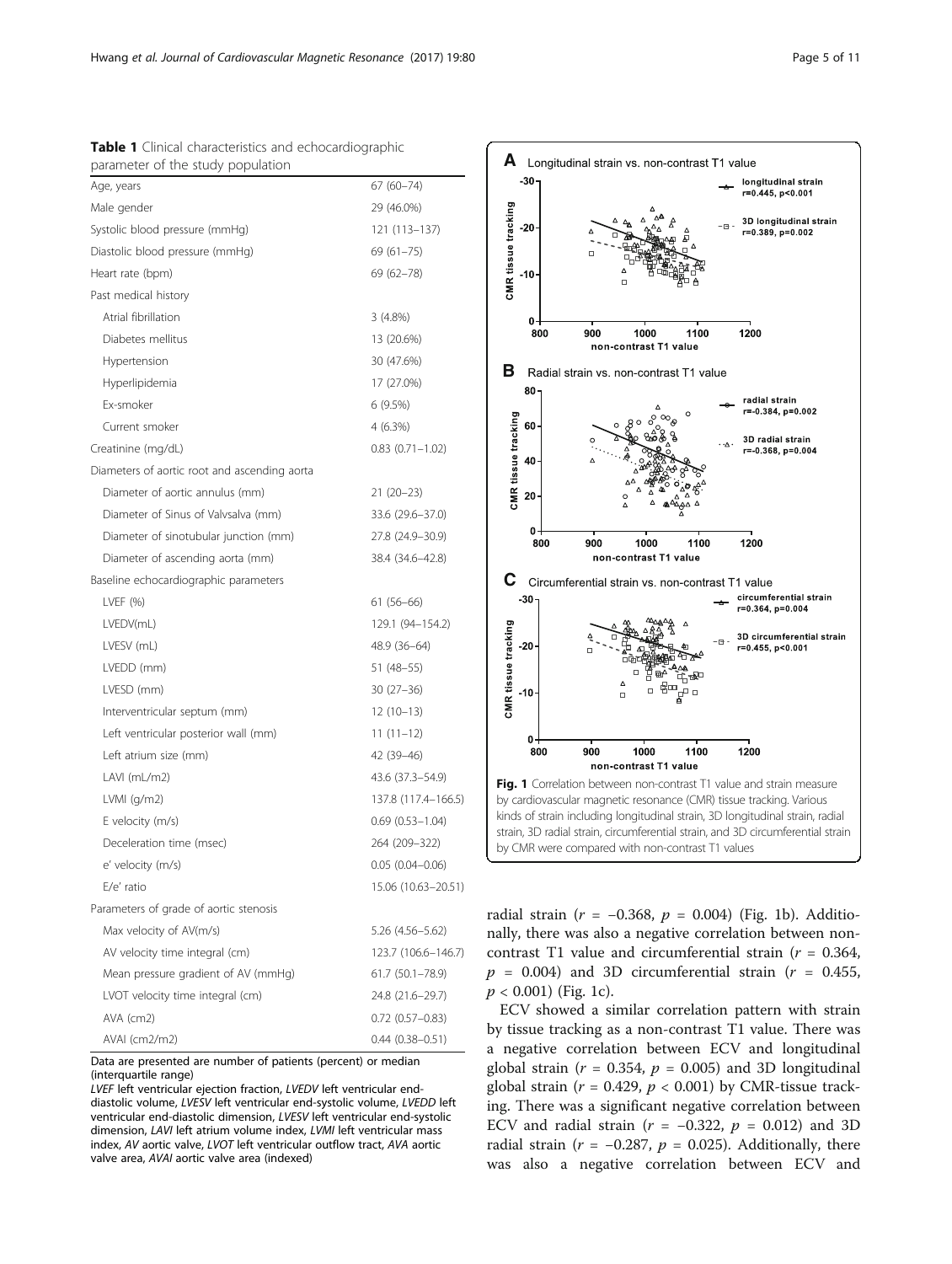circumferential strain ( $r = 0.344$ ,  $p = 0.007$ ) and 3D circumferential strain ( $r = 0.408$ ,  $p = 0.001$ ) (Fig. 2c).

## Left ventricle reverse remodeling and strain by CMR tissue tracking

The result of baseline and follow-up Echo are shown in Fig. [3a.](#page-6-0) LVMI was  $145.9 \pm 37.0$  (g/m<sup>2</sup>) on baseline study of Echo and  $97.7 \pm 22.2$  (g/m<sup>2</sup>) on follow-up study. Additionally, as follow-up there was a significant LVMI reduction (the difference of LVMI:  $-48.2 \pm 30.0 \text{ [g/m}^2\text{]}, p < 0.001\text{)}.$ 

Significant Pearson's correlations were seen between reverse remodeling defined as LVMI difference between baseline and follow-up Echo, and longitudinal global strain ( $r = -0.461$ ,  $p < 0.001$ ), radial strain ( $r = 0.391$ ,  $p = 0.002$ ) and circumferential strain ( $r = -0.334$ ,  $p = 0.009$ ). All types of 3D strain were also correlated



cardiac magnetic resonance were compared with ECV

with reverse remodeling, including 3D longitudinal global strain ( $r = -0.405$ ,  $p = 0.001$ ), 3D radial strain  $(r = 0.405, p = 0.001)$  and 3D circumferential strain  $(r = -0.420, p < 0.001)$  (Fig. [3\)](#page-6-0).

To perform linear regression analysis, outliers were eliminated, and finally 61 cases were analyzed. Simple linear regression showed strain parameters measured by CMR tissue tracking could predict LVMI regression, in terms of longitudinal global strain (beta = −3.533,  $p$  < 0.001), radial strain (beta = 0.860,  $p$  = 0.002), and circumferential strain (beta =  $-3.360$ ,  $p < 0.001$ ). The all types category for other types of 3D strain also predicted the outcome, as well as 3D longitudinal global strain (beta = −4.107, p = 0.001), 3D radial strain (beta = 0.914,  $p = 0.001$ ), and 3D circumferential strain (beta = -3.360,  $p$  < 0.001). In terms of results, the degree of reverse remodeling prediction was similar between 2D and 3D deformation parameters.

The non-contrast T1 value (beta =  $-0.314$ ,  $p < 0.001$ ) and ECV (beta =  $-2.55$ ,  $p = 0.038$ ) predicted outcomes. However, ECV had the lowest predictive power (multiple  $r^2$  = 0.071). We also analyzed the additive value of all strain parameters based on non-contrast T1 and ECV. After adding the strain parameters measure by CMR tissue tracking respectively, its predictive powers were significantly increased (Table [2\)](#page-7-0). Additionally, we also performed an analysis on the presence of late gadolinium enhancement and reverse remodeling, but it was not significant in a linear regression (beta = 8.327,  $p = 0.17$ .

Initially, 3D circumferential strain was only selected in an adjusted stepwise multiple regression analysis of 6 strain parameters, for analysis of main effects. Then, we created two models: Model 1, the stepwise selection was adjusted with interaction effects in mind; Model 2, included the main effect term with adjustments for baseline parameters including age, gender, E velocity, e` velocity, max velocity of AV, and EF by Simpson's method. Multiple regression analysis also showed that longitudinal global strain (beta =  $-3.335$ ,  $p < 0.001$ ) independently predicted the amount of LVMI regression (Table [3](#page-7-0)).

## **Discussion**

The main findings of the study are that 1) CMR tissue tracking and amount of myocardial fibrosis determined by non-contrast T1 value were significantly correlated; 2) ECV showed a similar correlation pattern with strain by tissue tracking as a non-contrast T1 value; and 3) reverse remodeling as the difference in LVMI between baseline and follow-up Echo was also significantly correlated with myocardial strain by CMR tissue tracking. Global longitudinal strain measured by CMR tissue tracking independently predicted the amount of LVMI regression. In addition,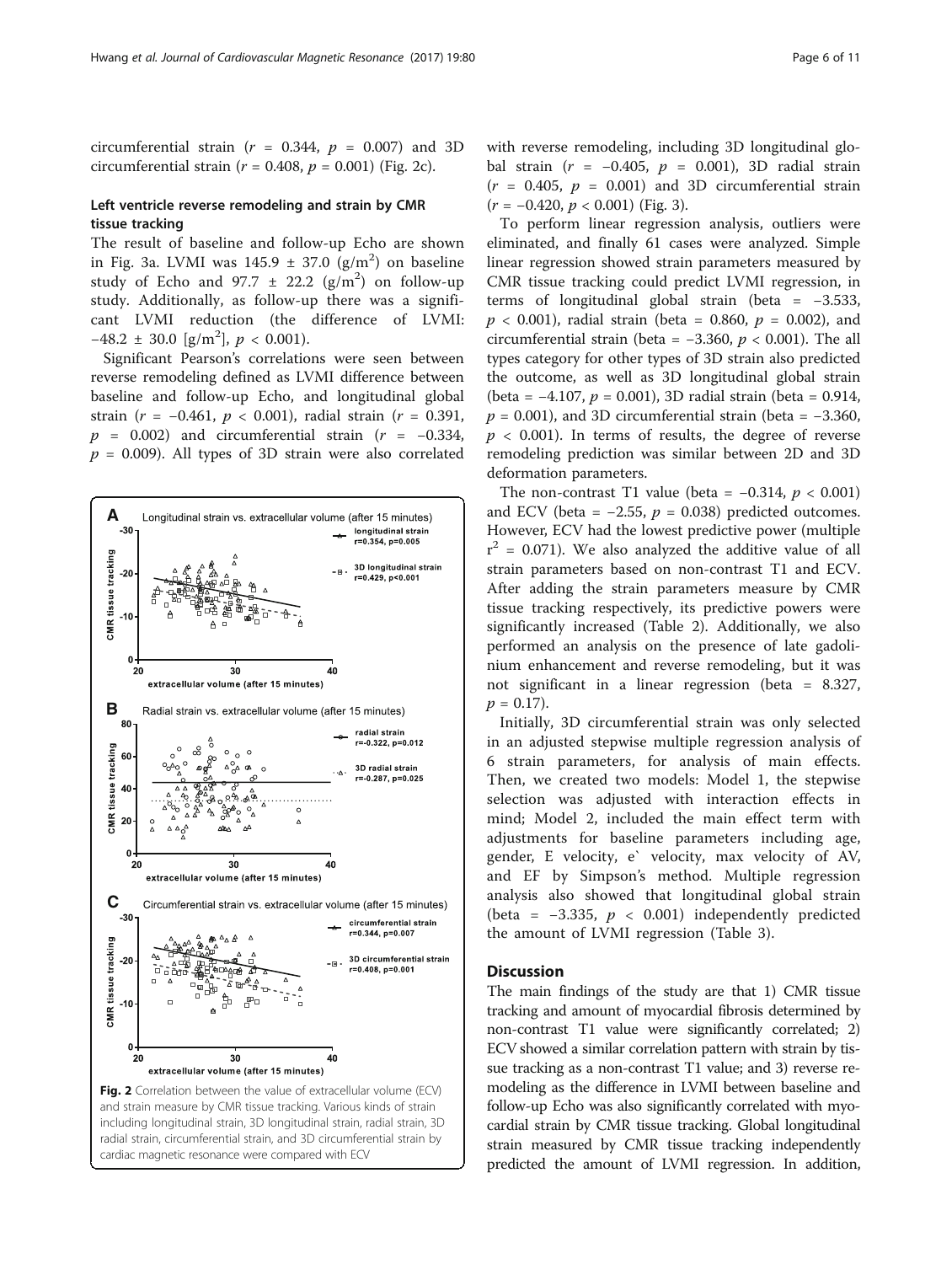<span id="page-6-0"></span>

there was some information about the relation between strain and LVMI after AVR in patients with severe AS.

The ability to quantify diffuse myocardial fibrosis in patients noninvasively is of considerable clinical interest, as the pathology of diffuse myocardial fibrosis is reversible with treatment and therefore a potential treatment target [\[9](#page-9-0), [31](#page-10-0), [32](#page-10-0)]. Although widespread and diffuse, the distribution of interstitial myocardial fibrosis in chronic AV disease can be regionally accentuated [[33\]](#page-10-0). CMR can determine the presence, distribution, and quantity of myocardial fibrosis [\[34](#page-10-0)]. This study provided further support for the role of CMR tissue tracking as a technique, which demonstrated significant correlation with non-contrast T1 values for assessing myocardial fibrosis.

LV hypertrophy produced by pressure overload in AS is an adaptation that compensates for high intracavitary pressures with the goal of normalizing wall stress and maintaining adequate cardiac output [[35](#page-10-0), [36](#page-10-0)]. Persistently elevated systolic wall stress and compromised myocardial perfusion lead to myocyte degeneration and myocardial fibrosis, with a significant relationship between the degree of such morphological alterations and LV function [\[1](#page-9-0), [37](#page-10-0), [38](#page-10-0)]. Azevedo and colleagues also observed that greater

degrees of myocardial fibrosis were associated with worse long-term survival after AVR [\[10](#page-9-0)]. Removing valvular impedance and wall stress allows 'reverse remodeling' of the ventricle and thus improves patient symptoms and prognosis. The beneficial effects of AVR are mainly attributable to a decrease in LV pressure overload, allowing LV mass decrease and regression of hypertrophy [\[5](#page-9-0), [14,](#page-9-0) [39\]](#page-10-0).

The non-contrast T1 value or ECV could estimate the degree of myocardial fibrosis as anatomical change. On the other hand, the CMR strain parameters by tissue tracking could reflect functional change as deformation parameters. In spite of the low correlation between these parameters, the deformation parameters of CMR strain may be useful outcome parameters without additional T1 mapping sequences. We confirmed that myocardial strain by CMR tissue tracking can independently predict reverse remodeling as LVMI difference, however, the max velocity of AV, mean pressure gradient of AV, and EF as Echo parameters were not significant predictors.

The LV wall is not homogenous and is composed of endocardial, mid-myocardial, and epicardial layers [[40](#page-10-0)]. LV function is determined by the sum of contraction and relaxation in these three layers [\[41, 42](#page-10-0)]. As with the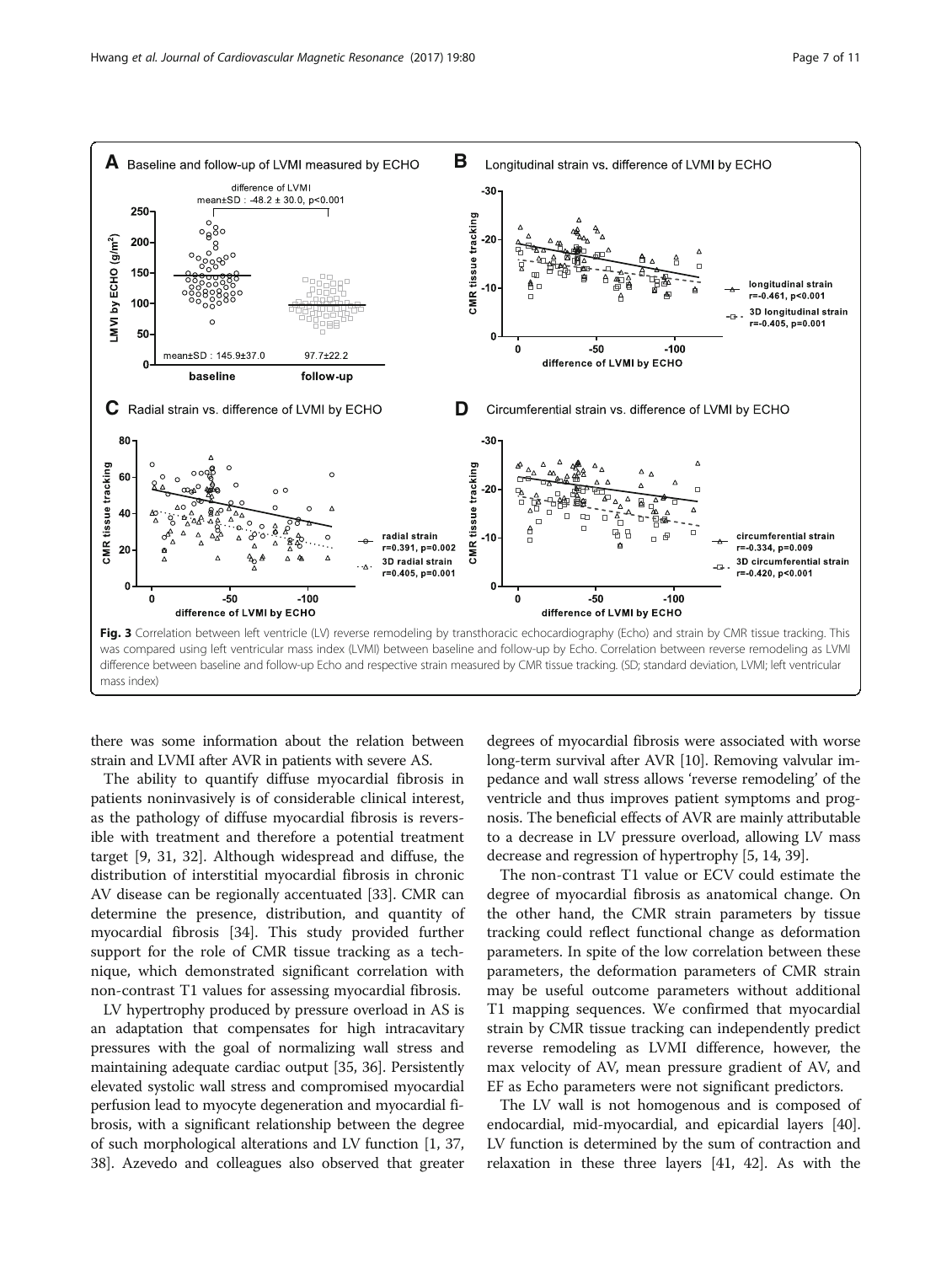|                                     | Multiple r <sup>2</sup> | Adjusted $r^2$ | Estimated beta | Standard error | p-value |
|-------------------------------------|-------------------------|----------------|----------------|----------------|---------|
| longitudinal global strain          | 0.213                   | 0.199          | $-3.533$       | 0.885          | < 0.001 |
| 3D longitudinal global strain       | 0.164                   | 0.15           | $-4.107$       | 1.206          | 0.001   |
| radial strain                       | 0.153                   | 0.138          | 0.86           | 0.264          | 0.002   |
| 3D radial strain                    | 0.164                   | 0.15           | 0.914          | 0.268          | 0.001   |
| circumferential strain              | 0.112                   | 0.097          | $-2.532$       | 0.93           | 0.009   |
| 3D circumferential strain           | 0.177                   | 0.163          | $-3.36$        | 0.945          | < 0.001 |
| non-contrast T1 value               | 0.191                   | 0.177          | $-0.314$       | 0.084          | < 0.001 |
| extracellular volume after 15 min   | 0.071                   | 0.055          | $-2.546$       | 1.201          | 0.038   |
| Additive value of strain parameters |                         |                |                |                |         |
| non-contrast T1 value               |                         |                |                |                |         |
| longitudinal global strain          | 0.280                   | 0.255          | $-2.549$       | 0.954          | 0.01    |
| 3D longitudinal global strain       | 0.256                   | 0.23           | $-2.81$        | 1.245          | 0.028   |
| radial strain                       | 0.249                   | 0.223          | 0.575          | 0.271          | 0.038   |
| 3D radial strain                    | 0.260                   | 0.234          | 0.638          | 0.274          | 0.023   |
| circumferential strain              | 0.226                   | 0.199          | $-1.529$       | 0.94           | 0.11    |
| 3D circumferential strain           | 0.253                   | 0.227          | $-2.234$       | 1.019          | 0.032   |
| extracellular volume after 15 min   |                         |                |                |                |         |
| longitudinal global strain          | 0.225                   | 0.198          | $-3.214$       | 0.947          | 0.001   |
| 3D longitudinal global strain       | 0.175                   | 0.146          | $-3.616$       | 1.338          | 0.009   |
| radial strain                       | 0.175                   | 0.146          | 0.749          | 0.277          | 0.009   |
| 3D radial strain                    | 0.189                   | 0.161          | 0.808          | 0.278          | 0.005   |
| circumferential strain              | 0.138                   | 0.108          | $-2.085$       | 0.984          | 0.038   |
| 3D circumferential strain           | 0.187                   | 0.159          | $-2.99$        | 1.037          | 0.006   |

<span id="page-7-0"></span>Table 2 Simple linear regression analysis of variables for the prediction of left ventricular reverse remodeling

All strain parameters were measured by cardiovascular magnetic resonance myocardial tissue tracking

progression of AS, the early stage of myocardial fibrosis can develop into subendocardial layers. The results of our study showed that longitudinal global strain as longitudinal function could significantly predict LVMI regression. Only longitudinal function could detect the early progression of myocardial fibrosis. Circumferential strain and radial strain could not detect the early stage of fibrosis progression, because they are related to midwall function. Strain imaging has been demonstrated to be the most appropriate method to evaluate LV myocardial contractility

| <b>Table 3</b> Multiple linear regression analysis of variables for the prediction of left ventricular reverse remodeling |  |  |  |  |
|---------------------------------------------------------------------------------------------------------------------------|--|--|--|--|
|                                                                                                                           |  |  |  |  |

|         |                                                           | Estimated beta | standard error | p-value |
|---------|-----------------------------------------------------------|----------------|----------------|---------|
| Model 1 | radial strain                                             | 1.834          | 0.839          | 0.033   |
|         | circumferential strain                                    | 7.527          | 3.275          | 0.026   |
|         | longitudinal global strain                                | $-38.444$      | 11.797         | 0.002   |
|         | 3D circumferential strain                                 | 30.932         | 12.572         | 0.017   |
|         | 3D longitudinal global strain                             | $-4.123$       | 6.884          | 0.55    |
|         | longitudinal global strain: 3D longitudinal global strain | $-2.390$       | 0.796          | 0.004   |
|         | 3D circumferential strain: 3D longitudinal global strain  | 2.179          | 0.840          | 0.012   |
| Model 2 | max velocity of aortic valve                              | $-12.566$      | 4.845          | 0.012   |
|         | longitudinal global strain                                | $-3.335$       | 0.849          | < 0.001 |

All strain parameters (6 variables) were calculated by a stepwise multiple linear regression analysis, and several multiple linear regression models were performed with strain parameters or baseline parameters; Model 1, adjusting the stepwise selection as considered with interaction; Model 2, including the main effect term adjusting with baseline parameters such as the age, gender, E velocity, e` velocity, max velocity of aortic valve, ejection fraction by Simpson's method All strain parameters were measured by cardiovascular magnetic resonance myocardial tissue tracking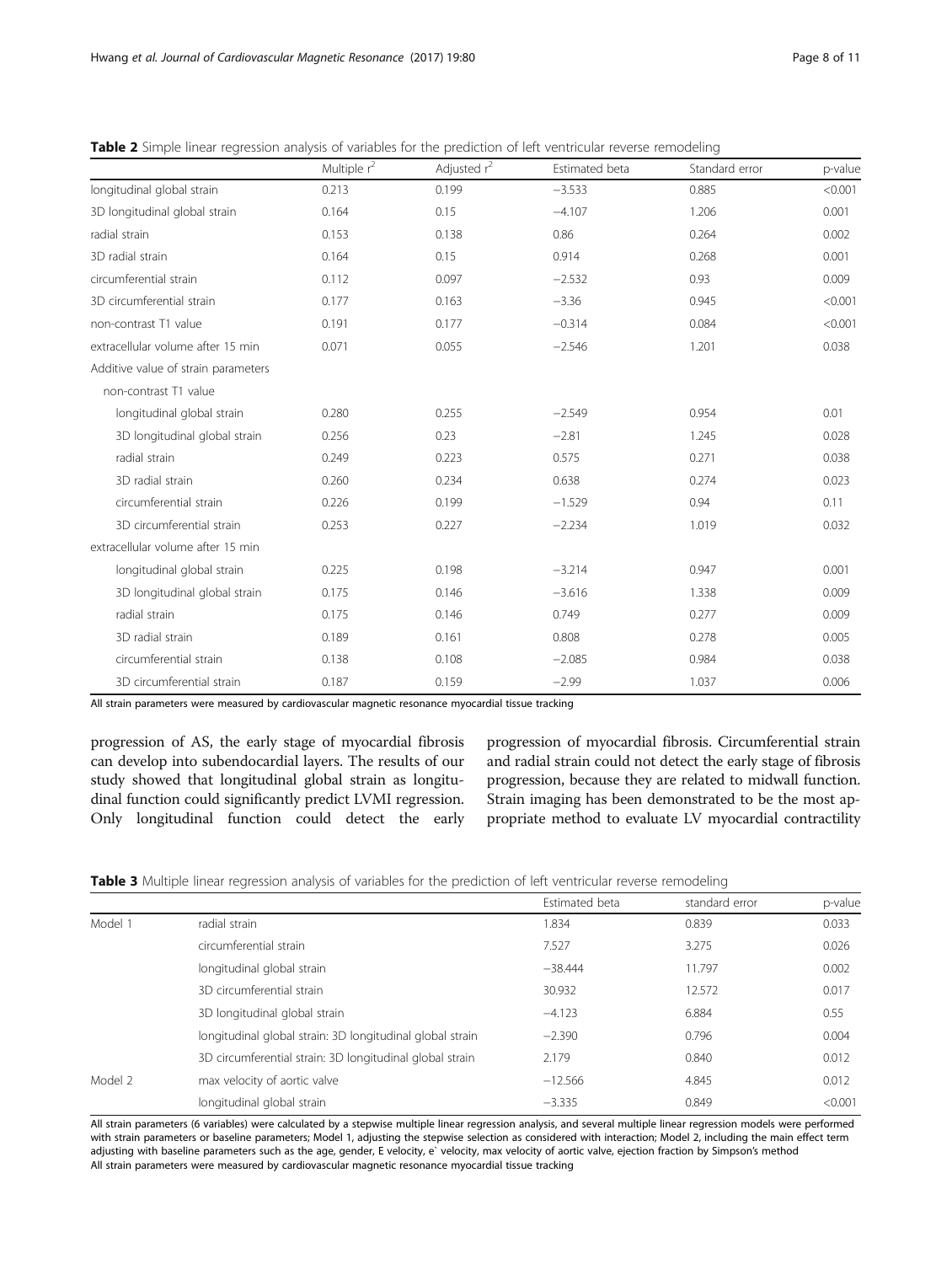<span id="page-8-0"></span>properties and myocardial deformation, as strain may enable a better characterization of subtle changes in LV performance in severe AS patients [[43](#page-10-0), [44\]](#page-10-0).

CMR tissue tracking is most effective around endocardial borders, most of which are trabeculated [[45](#page-10-0)]. A limitation is the temporal resolution, which may not be able to resolve short-lived phases of cardiac motion in CMR. The frame rate depends on heart rate and various acquisition parameters. Since CMR acquisitions obtain data over several heart beats minor beat-to-beat differences are smoothed out which, in combination with suboptimal temporal resolution, will obscure rapid isovolumic phases and might lead to underestimation of displacement and strain values [[46](#page-10-0)–[48](#page-10-0)].

Tissue tracking was initially developed for 2D images, but the technology can, in principle, be extended to track 3D volumetric regions As a result, some 3D tissue tracking solutions are currently available, although experience with them is still limited [[49, 50](#page-10-0)]. When this extension is feasible, local 3D tissue features may be tracked simultaneously in all directions to derive all deformation parameters. This could theoretically reduce artifacts in deformation such as those that may result from through-plane displacements of 3D structures [\[51](#page-10-0)]. 3D acquisitions with comparable resolution in all three orthogonal directions are technically feasible. Although these have yet to be widely implemented, they can be achieved by using relatively long, navigated acquisitions and fast compressed sensing techniques [\[51](#page-10-0)].

Analysis of myocardial motion with CMR-tagging is an important tool for the assessment of LV function in several conditions [\[48](#page-10-0)], and may help to identify patients before the onset of overt myocardial dysfunction. CMR-tagging has become the reference standard for the evaluation of regional myocardial function [\[46](#page-10-0), [52\]](#page-10-0). However, CMR-tagging requires specialized tagging sequences and lengthy breath-holds, and the post-processing procedure is laborious and timeconsuming [\[20](#page-9-0)]. Myocardial tagging may suffer from progressive attenuation of the tag signal during the cardiac cycle [\[53\]](#page-10-0).

In contrast, CMR tissue tracking requires no acquisitions other than a SSFP sequence, the 'workhorse' sequence in CMR. As a further advantage over SPAtial Modulation of Magnetization (SPAMM), in which myocardial tags fade toward the end of diastole, CMR tissue tracking permits measurement of motion and strain throughout the whole cardiac cycle. CMR more consistently provides high-quality imaging with complete LV anatomical regional coverage. CMR tissue tracking does not require additional imaging. Using software, CMR tissue tracking analysis can be performed using routine CMR cine images in less than 10 min [[51, 54](#page-10-0)].

## Limitations

The main limitation of this study is that it is a single center study that included only a small number of patients.

Tissue tagging is still considered the gold standard for strain analysis for research purposes. We could not compare CMR tissue tracking and tissue tagging/SPAMM. In two previous studies, the comparison of CMR tissue tracking and tissue tagging was reported in patients with AS [\[20,](#page-9-0) [47\]](#page-10-0). Until now, there has been no tissue tracking standard reference. Further investigations in different diseases and healthy patients should determine if tissue tracking can serve as a reliable alternative to tagging.

We analyzed the quantification of fibrosis on T1 mapping technique rather than late gadolinium enhancement. T1 mapping is superior at detecting the diffuse fibrosis seen in the pressure overloaded ventricle [[8\]](#page-9-0). Nevertheless, we need to further validate the quantification of fibrosis as tissue tracking in large-scaled population.

Differences in LVMI were measured with the use of 2D Echo. For accurate LVMI measurement, the gold standard is CMR. In this study, baseline LVMI was measured with Echo and CMR. However, only Echo was performed in annual follow-ups. Furthermore, in evaluating LV mass regression in patients with severe AS, we need to assess follow-up CMR after AVR.

## Conclusion

We have shown that longitudinal global strain measured by CMR tissue tracking correlated with the amount of myocardial fibrosis determined by non-contrast T1 values in patients with severe AS. The application of this technique as CMR tissue tracking is feasible in a clinical setting and it has the potential to be used as a simple, non-invasive, noncontrast assessment of myocardial fibrosis using cine sequences. In addition, reverse remodeling as LVMI difference was significantly correlated with myocardial strain by CMR tissue tracking, and longitudinal global strain independently predicted LVMI regression. Further work is needed to determine the role of tissue tracking for monitoring reverse remodeling and to aid risk stratification of AS patients.

## Additional file

[Additional file 1:](dx.doi.org/10.1186/s12968-017-0392-0) Figure S1. Bland-Altman plot with LVMI values of the baseline Echo and CMR. There was a positive correlation between LVMI values of the baseline Echo and CMR images ( $r = 0.73$ ,  $p < 0.001$ ), and ICC was 0.723 (95% confidence interval: 0.580-0.823,  $p < 0.001$ ). Figure S2. The median time duration from AVR to follow-up Echo (median days [interquartile range]: 833[372–1183] days) (PPTX 82 kb)

#### Abbreviations

AS: Aortic stenosis; AV: Aortic valve; AVA: Aortic valve area; AVR: Aortic valve replacement; CMR: Cardiovascular magnetic resonance; Echo: Transthoracic echocardiography; EF: Ejection fraction; LV: Left ventricle/left ventricular; LVMI: Left ventricular mass index

#### Acknowledgements

Not applicable.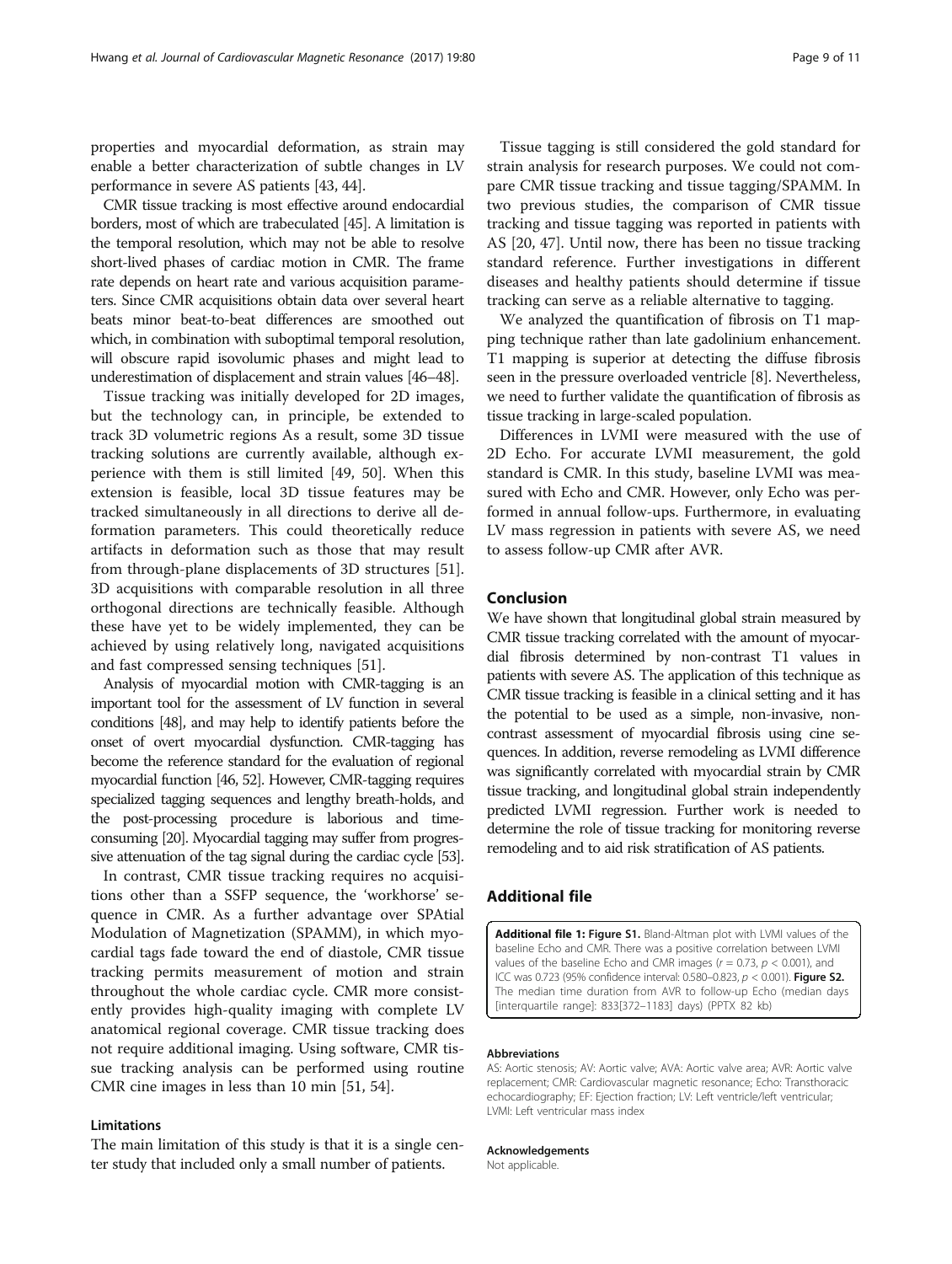#### <span id="page-9-0"></span>Availability of data and materials

The datasets used and/or analyzed during the current study available from the corresponding author on reasonable request.

#### Authors' contributions

SJP and SMK designed the study. JWH and SMK analyzed statistics and interpreted the patient data. EKK and EJC collected data. JWH and SMK wrote the manuscript. SAC, SCL, YHC, SWP and SJP revised the manuscript. All authors read and approved the final manuscript.

#### Funding

Not applicable.

#### Ethics approval and consent to participate

The study was approved by the Institutional Review Board of Samsung Medical Center, and the requirement for informed consent was waived because of using the medical records retrospectively.

#### Consent for publication

Not applicable.

#### Competing interests

The authors declare that they have no competing interests.

#### Publisher's Note

Springer Nature remains neutral with regard to jurisdictional claims in published maps and institutional affiliations.

#### Author details

<sup>1</sup> Division of Cardiology, Department of Medicine, Samsung Medical Center, Sungkyunkwan University School of Medicine, 81 Irwon-ro, Gangnam-gu, Seoul 06351, Korea. <sup>2</sup>Division of Cardiology, Department of Medicine, Ilsan Paik Hospital, Inje University School of Medicine, Goyang 10380, Korea. 3 Department of Radiology, Samsung Medical Center, Sungkyunkwan University School of Medicine, 81 Irwon-ro, Gangnam-gu, Seoul 06351, Korea. 4 Cardiovascular Imaging Center, Heart Vascular Stroke Institute, Samsung Medical Center, Sungkyunkwan University School of Medicine, 81 Irwon-ro, Gangnam-gu, Seoul 06351, Korea. <sup>5</sup>Division of Cardiology, Department of Medicine, National Cancer Center, Goyang 10408, Korea.

#### Received: 31 May 2017 Accepted: 4 October 2017 Published online: 23 October 2017

#### References

- 1. Hein S, Arnon E, Kostin S, Schonburg M, Elsasser A, Polyakova V, et al. Progression from compensated hypertrophy to failure in the pressureoverloaded human heart: structural deterioration and compensatory mechanisms. Circulation. 2003;107:984–91.
- 2. Heymans S, Schroen B, Vermeersch P, Milting H, Gao F, Kassner A, et al. Increased cardiac expression of tissue inhibitor of metalloproteinase-1 and tissue inhibitor of metalloproteinase-2 is related to cardiac fibrosis and dysfunction in the chronic pressure-overloaded human heart. Circulation. 2005;112:1136–44.
- 3. Grossman W. Cardiac hypertrophy: useful adaptation or pathologic process? Am J Med. 1980;69:576–84.
- 4. Frohlich ED, Apstein C, Chobanian AV, Devereux RB, Dustan HP, Dzau V, et al. The heart in hypertension. N Engl J Med. 1992;327:998–1008.
- 5. Fairbairn TA, Steadman CD, Mather AN, Motwani M, Blackman DJ, Plein S, et al. Assessment of valve haemodynamics, reverse ventricular remodelling and myocardial fibrosis following transcatheter aortic valve implantation compared to surgical aortic valve replacement: a cardiovascular magnetic resonance study. Heart. 2013;99:1185–91.
- 6. Aurigemma GP, Silver KH, Priest MA, Gaasch WH. Geometric changes allow normal ejection fraction despite depressed myocardial shortening in hypertensive left ventricular hypertrophy. J Am Coll Cardiol. 1995;26:195–202.
- 7. Cramariuc D, Cioffi G, Rieck AE, Devereux RB, Staal EM, Ray S, et al. Low-flow aortic stenosis in asymptomatic patients: valvular-arterial impedance and systolic function from the SEAS substudy. JACC Cardiovasc Imaging. 2009;2:390–9.
- 8. Bull S, White SK, Piechnik SK, Flett AS, Ferreira VM, Loudon M, et al. Human non-contrast T1 values and correlation with histology in diffuse fibrosis. Heart. 2013;99:932–7.
- 9. Dweck MR, Joshi S, Murigu T, Alpendurada F, Jabbour A, Melina G, et al. Midwall fibrosis is an independent predictor of mortality in patients with aortic stenosis. J Am Coll Cardiol. 2011;58:1271–9.
- 10. Azevedo CF, Nigri M, Higuchi ML, Pomerantzeff PM, Spina GS, Sampaio RO, et al. Prognostic significance of myocardial fibrosis quantification by histopathology and magnetic resonance imaging in patients with severe aortic valve disease. J Am Coll Cardiol. 2010;56:278–87.
- 11. Cameli M, Mondillo S, Righini FM, Lisi M, Dokollari A, Lindqvist P, et al. Left ventricular deformation and myocardial fibrosis in patients with advanced heart failure requiring transplantation. J Card Fail. 2016;
- 12. Almaas VM, Haugaa KH, Strom EH, Scott H, Smith HJ, Dahl CP, et al. Noninvasive assessment of myocardial fibrosis in patients with obstructive hypertrophic cardiomyopathy. Heart. 2014;100:631–8.
- 13. Hoffmann R, Altiok E, Friedman Z, Becker M, Frick M. Myocardial deformation imaging by two-dimensional speckle-tracking echocardiography in comparison to late gadolinium enhancement cardiac magnetic resonance for analysis of myocardial fibrosis in severe aortic stenosis. Am J Cardiol. 2014;114:1083–8.
- 14. Biederman RW, Doyle M, Yamrozik J, Williams RB, Rathi VK, Vido D, et al. Physiologic compensation is supranormal in compensated aortic stenosis: does it return to normal after aortic valve replacement or is it blunted by coexistent coronary artery disease? An intramyocardial magnetic resonance imaging study. Circulation. 2005;112:I429–36.
- 15. Nagel E, Stuber M, Burkhard B, Fischer SE, Scheidegger MB, Boesiger P, et al. Cardiac rotation and relaxation in patients with aortic valve stenosis. Eur Heart J. 2000;21:582–9.
- 16. Stuber M, Scheidegger MB, Fischer SE, Nagel E, Steinemann F, Hess OM, et al. Alterations in the local myocardial motion pattern in patients suffering from pressure overload due to aortic stenosis. Circulation. 1999;100:361–8.
- 17. Hor KN, Baumann R, Pedrizzetti G, Tonti G, Gottliebson WM, Taylor M, et al. Magnetic resonance derived myocardial strain assessment using feature tracking. J Vis Exp. 2011;
- 18. Maret E, Todt T, Brudin L, Nylander E, Swahn E, Ohlsson JL, et al. Functional measurements based on feature tracking of cine magnetic resonance images identify left ventricular segments with myocardial scar. Cardiovasc Ultrasound. 2009;7:53.
- 19. Harrild DM, Han Y, Geva T, Zhou J, Marcus E, Powell AJ. Comparison of cardiac MRI tissue tracking and myocardial tagging for assessment of regional ventricular strain. Int J Cardiovasc Imaging. 2012;28:2009–18.
- 20. Schneeweis C, Lapinskas T, Schnackenburg B, Berger A, Hucko T, Kelle S, et al. Comparison of myocardial tagging and feature tracking in patients with severe aortic stenosis. J Heart Valve Dis. 2014;23:432–40.
- 21. Hor KN, Gottliebson WM, Carson C, Wash E, Cnota J, Fleck R, et al. Comparison of magnetic resonance feature tracking for strain calculation with harmonic phase imaging analysis. JACC Cardiovasc Imaging. 2010;3:144–51.
- 22. Wu L, Germans T, Guclu A, Heymans MW, Allaart CP, van Rossum AC. Feature tracking compared with tissue tagging measurements of segmental strain by cardiovascular magnetic resonance. J Cardiovasc Magn Reson. 2014;16:10.
- 23. Baumgartner H, Hung J, Bermejo J, Chambers JB, Evangelista A, Griffin BP, et al. Echocardiographic assessment of valve stenosis: EAE/ASE recommendations for clinical practice. J Am Soc Echocardiogr. 2009;22:1–23. quiz 101-2
- 24. Gelsomino S, Luca F, Parise O, Lorusso R, Rao CM, Vizzardi E, et al. Longitudinal strain predicts left ventricular mass regression after aortic valve replacement for severe aortic stenosis and preserved left ventricular function. Heart Vessel. 2013;28:775–84.
- 25. Dobson LE, Fairbairn TA, Musa TA, Uddin A, Mundie CA, Swoboda PP, et al. Sex-related differences in left ventricular remodeling in severe aortic stenosis and reverse remodeling after aortic valve replacement: a cardiovascular magnetic resonance study. Am Heart J. 2016;175:101–11.
- 26. Lang RM, Badano LP, Mor-Avi V, Afilalo J, Armstrong A, Ernande L, et al. Recommendations for cardiac chamber quantification by echocardiography in adults: an update from the American Society of Echocardiography and the European Association of Cardiovascular Imaging. J Am Soc Echocardiogr 2015;28:1-39.e14.
- 27. Devereux RB, Alonso DR, Lutas EM, Gottlieb GJ, Campo E, Sachs I, et al. Echocardiographic assessment of left ventricular hypertrophy: comparison to necropsy findings. Am J Cardiol. 1986;57:450–8.